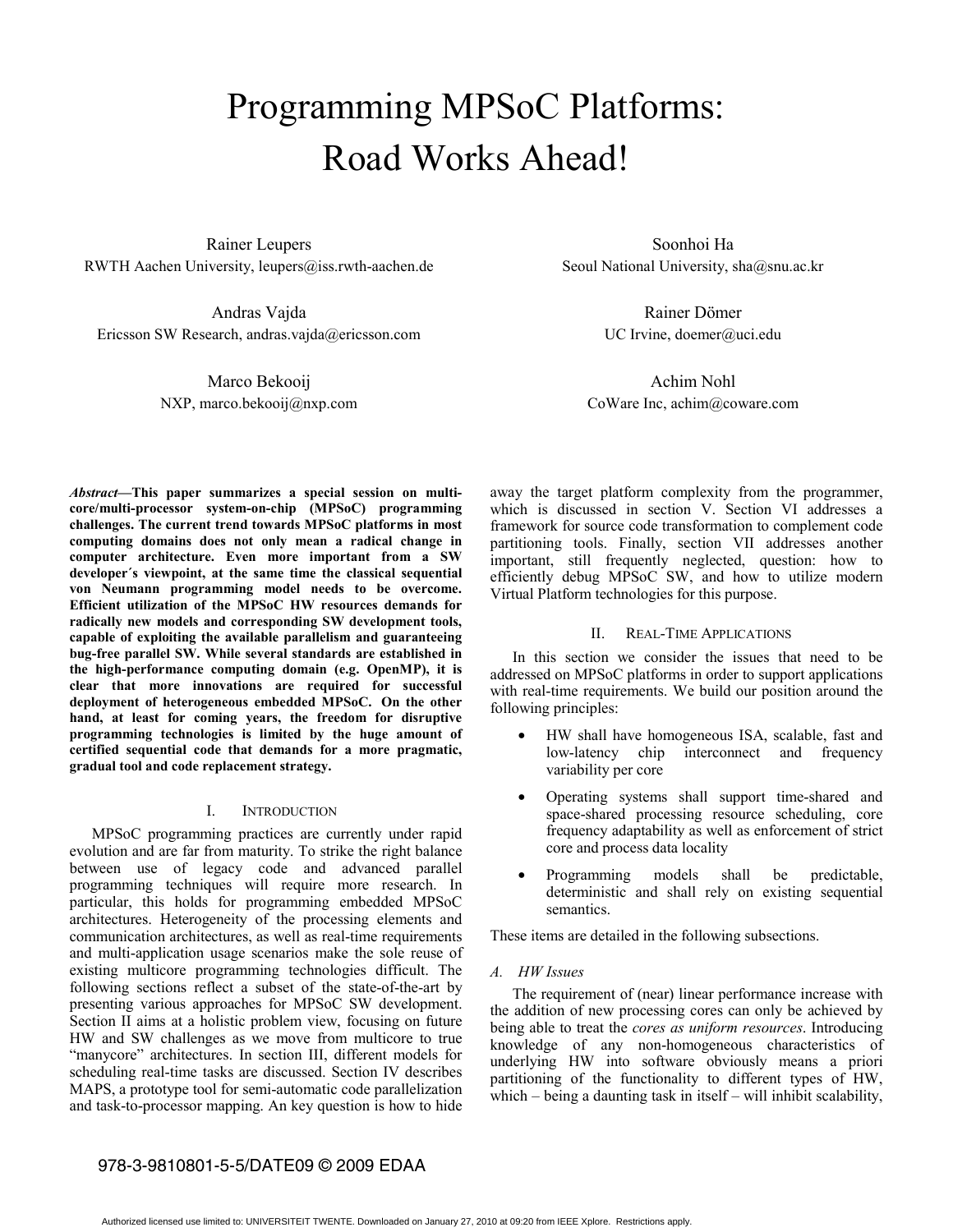or at least keep it suboptimal. Hence, we argue that the only HW architecture that allows (near) linear performance boost of a generic application shall be a *homogeneous architecture, at least in terms of ISA* (instruction set architecture). Uniform ISA guarantees that any piece of software can be executed on any of the processor cores and there's no need to partition the software to be compiled for various ISAs.

Since not all software will be completely parallelized, i.e., there will be parts that will remain sequential and hence, in virtue of Amdahl's law, will represent a bottleneck in the scalability of the application. Therefore, while maintaining the homogeneous nature of the ISA, there is a need to boost the performance of individual cores in order to achieve higher execution speed for sequential code. Such approach shall help mitigate the problem of legacy single-threaded applications as well. Hence, we argue *that the frequency at which each core executes shall be modifiable at a fine-grain level during program execution* and according to the needs of the executing application(s).

In general, looking at the HW architecture on the chip level, in order to achieve easy scalability of HW, while maintaining the same fundamental structure from the SW point of view*, the design shall avoid any centralized constructs* and rely instead on a *fully distributed, homogeneous* approach, including L1 and L2 cache / local memory – i.e., L2 cache / local memory shall be bound to cores.

#### *B. Operating system issues*

There are two factors that will have a radical impact on how operating systems are constructed:

- Applications *will be inherently parallel*, with an optional serial component
- HW will evolve to a direction where *cores will be abundant*, yet usually simpler resources

In practice, this shift will result in applications requiring two types of computing resources:

- Computing resources for running *sequential, single-threaded code*; this need shall be met with a time-slice of a time-shared core, similarly as today
- Computing resources for executing *parallel software*; this need shall be met with the allocation of multiple space-shared cores *completely dedicated to executing a single application*

Hence, operating systems will have to make the shift to a more *space-sharing* approach, while retaining some of the characteristics of time-sharing systems. In fact, there is a need for scheduling algorithms that can in a reactive way mitigate multiple requests for parallel computing resources as well sequential computing resources that shall be met using a HW base that is basically homogeneous, but can be adjusted by e.g. modifying the frequency at which each core is running. In addition, especially for the purpose of real-time systems, a predictable approach shall be designed, that can meet application dead-line requirements. To the best of our knowledge, no such algorithm has been published yet.

When it comes to memory management, we believe a key characteristic shall be the strict *enforcement of locality*, at least for on-chip memory. This has a number of important implications:

- Protection of each core's *resource integrity* and guaranteeing a framework for *locally sequential execution*
- De-coupling of execution on each core and enforcing a *messaging based programming model*, at least on the OS level

We believe this approach guarantees the removal of all barriers to enforcing *run-to-completion, sequential semantics* on each parallel resource core, critical for any real-time application. In addition, it *enforces memory locality* and *isolation*, with obvious implications for programming models, which we will address in the following.

#### *C. Programming models*

The HW and OS framework introduced in the previous chapters defines the key underlying execution environment characteristics for an effective parallel programming model:

- *Homogeneity* of execution environment in terms of ISA
- Two type of ISA-compatible computing resources: *time-shared* and *space-shared resources*
- Strict *data locality enforcement*, with an option for small-scale shared memory usage
- *Single-threaded* execution on space-shared cores

We believe that for existing applications, support for frequency boosting of cores enhanced with pre-fetching support from space-shared cores as well as shared memory semantics with no need for locks is the best short term strategy. Automatic parallelization for general problem domains is a hard problem with very limited and usually non-scalable solutions so far.

For new applications, the key issue is to partition the problem into *parallel*, *individually sequential*, *de-coupled threads of execution*, communicating using *asynchronous messages* under the following assumptions:

- High speed processor resources are *scarce* and usually limited to a very few instances
- Low-speed (space shared) processor resources are *abundant*; however the application shall be fully functional – albeit with varying, yet predictable performance – starting from a minimal set of processing resources and scaling upwards to a virtually unlimited amount of low-speed (spaceshared) processor resources

As a conclusion, we believe that the same principle shall apply for any parallel programming model as for the HW: it shall provide an *architecture as flat as possible, i.e. horizontally distributed rather than vertically distributed*, with as little hierarchy, as little shared resources and as little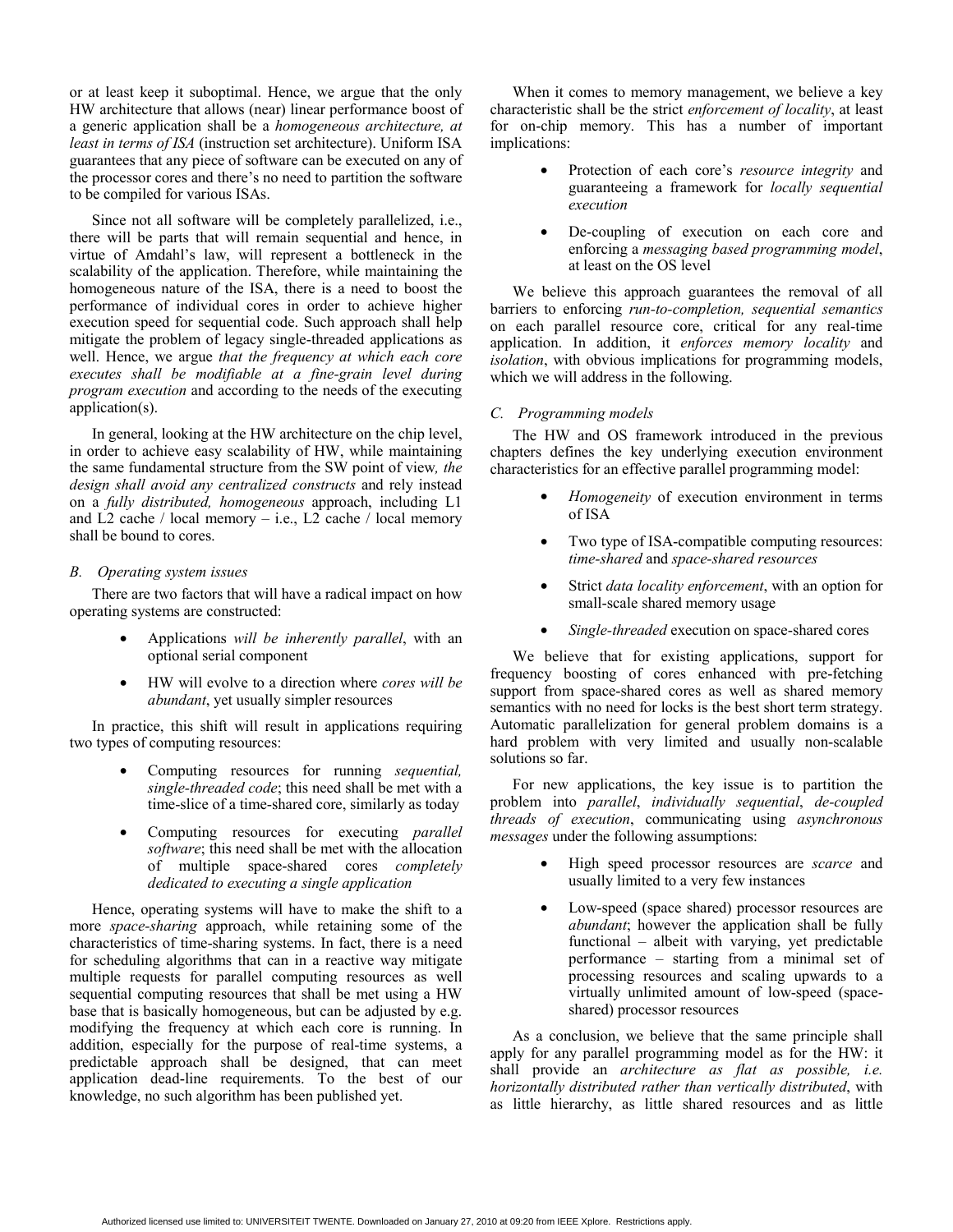functional partitioning as possible in order to improve the scalability potential of the software with the increase in the amount of parallel computing resources.

#### *D. Conclusions*

In this section we exposed a HW, OS, run-time system and programming model framework that can support real-time applications deployed on chip multi-processors with several tens and hundreds of cores. The key underlying principle – which we believe shall apply to other areas of parallel computing as well – is that of *complete and uniform distribution,* with *no or very few central, shared resources* and a *flat, de-coupled software architecture* made up of *asynchronously communicating, internally sequential components*. For real-time applications with strict requirements on deterministic and time-constrained behavior, this is the most promising approach that can provide scalability as well as easy portability across platforms.

## III. TIME-TRIGGERED VERSUS DATA-DRIVEN REAL-TIME SYSTEMS

The Hijdra project at NXP-research addresses the design and programming of predictable multiprocessor systems for realtime stream-processing application in car-radios and mobile phones. The developed system [4] is data-driven to overcome some limitations of pure time-tiggered systems.

In time-triggered systems [3], timers periodically trigger the start of the task executions. In our data-driven system, the start of the execution of the tasks is triggered by the arrival of data, except for the source and sink tasks which are periodically triggered by a timer.

In time-triggered systems, the tasks are triggered according to a periodic schedule computed at design-time. For our datadriven system it is sufficient to show at design time that a valid schedule exists such that the periodic source and sink task can execute wait-free [5]. Since we only need to show existence of a schedule, we can reason in terms of a worst-case schedule that bounds the schedules, i.e. arrival times of data that can occur in the implementation. As a consequence, data-driven systems can execute tasks aperiodically, while satisfying timing constraints.

Tasks in a data-driven system execute aperiodically as a result of varying execution times and data dependent consumption and production behavior of the tasks. In a datadriven system, all tasks, except sink and source start on the arrival of data. Therefore, in such a data-driven system, data is not necessarily corrupted in case the execution time of a task exceeds an unreliable worst-case execution time estimate. This implies that even when the schedule that was derived at design time does not pessimistically bound all data arrival times, there is not necessarily corruption of data in the implementation. In a time-driven system, the data is corrupted in this situation because data would be overwritten in a buffer or the same data would be read again. Typically, the functionality of the applications is not robust to corruption of data inside the application, while often the functionality is robust to corruption of data at the sink and source tasks.

From these observations we conclude that a data-driven approach puts less constraints on the application software than a time-triggered approach.

#### IV. THE MAPS PROGRAMMING FRAMEWORK

The MAPS project is part of RWTH Aachen´s Ultra high speed Mobile Information and Communication (UMIC) research cluster [2]. It targets efficient code generation for multiple applications at a time and predefined heterogeneous MPSoC platforms. MAPS is thus inspired by a typical problem setting of SW development for wireless multimedia terminals, where multiple applications and radio standards can be activated simultaneously and partially compete for the same resources. The overview of MAPS work-flow is shown in Figure 1. Applications can be specified either as sequential C code or in the form of pre-parallelized processes. In addition, using some lightweight C extensions, real-time properties such as latency and period as well as preferred PE types can be optionally annotated. On top of that, a concurrency graph is used to capture potential parallelism between applications, in order to derive the worst case computational loads. MAPS uses advanced dataflow analysis to extract the available parallelism from the sequential codes (see [1] for a more detailed description of code partitioning) and to form a set of finegrained task graphs based on a coarse model of the target



Figure 1: MPSoC Software Design-flow by MAPS

architecture. Initial case studies on partitioning applications like JPEG encoder indicate promising speedup results with considerably reduced manual parallelization efforts. Using optimization algorithms, the task graphs are mapped to the target architecture, taking into account real-time requirements and preferred PE classes. Hard real-time applications are scheduled statically, while soft and non-real-time applications are scheduled dynamically according to their priority in best effort manner. The resulting mapping can be exercised and refined with a fast, high-level SystemC based simulation environment (MAPS Virtual Platform, MVP), which has been designed to evaluate different software settings specifically in a multi-application scenario. After further refinement, a code generation phase translates the task graphs into C codes for compilation onto the respective PEs with their native compilers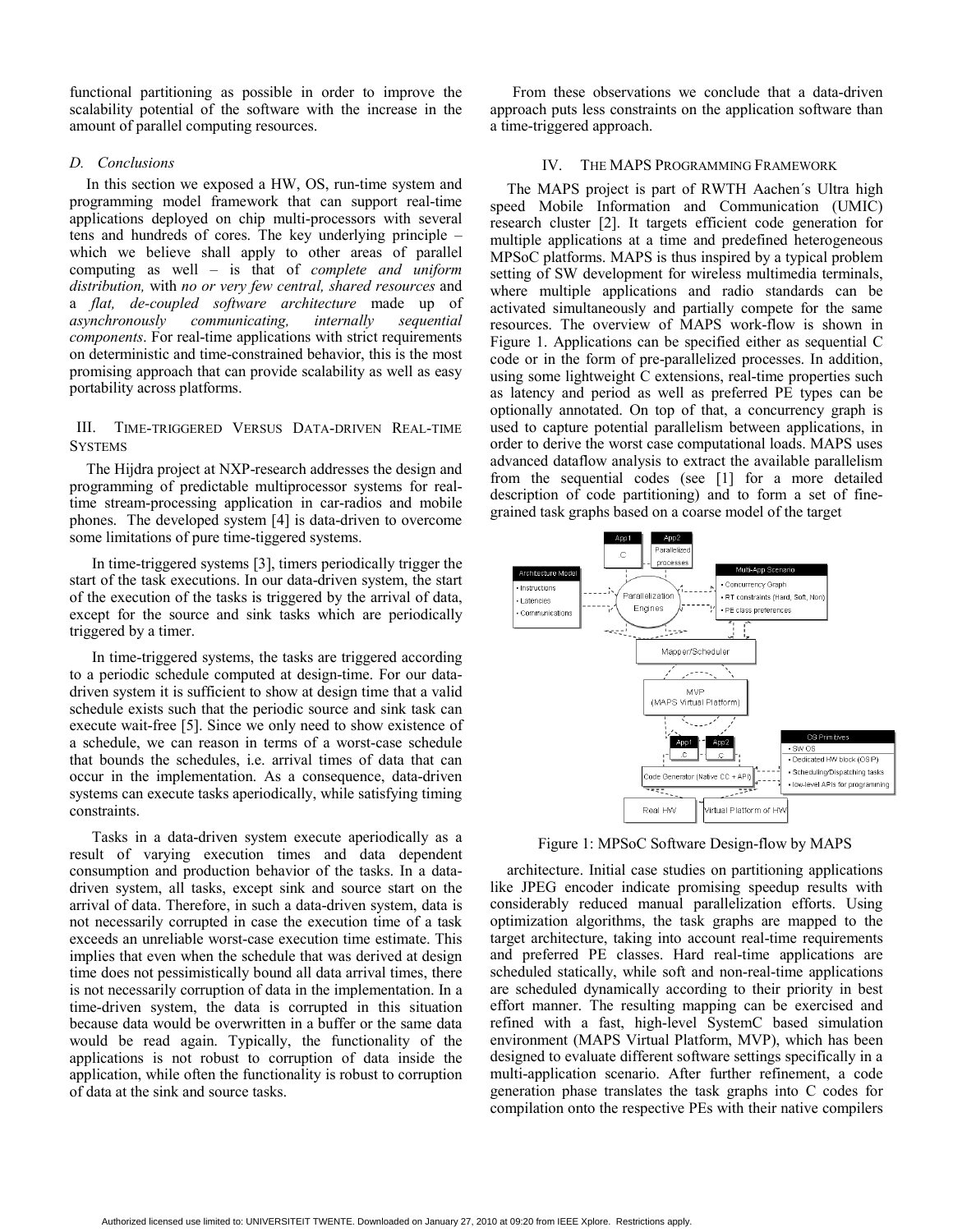and OS primitives. The SW can then be executed, depending on availability, either on the real HW or on a cycleapproximate virtual platform incorporating instruction-set simulators. While targeting only SW OS at the moment, in the future MAPS will also support a dedicated task dispatching ASIP (OSIP, operating system ASIP) in order to enable higher PE utilization via more fine-grained tasks and low context switching overhead. Early evaluation case studies exhibited great potential of the OSIP approach in lowering the taskswitching overhead, compared to an additional RISC performing scheduling in a typical MPSoC environment.

## V. RETARGETABLE EMBEDDED SOFTWARE DESIGN **METHODOLOGY**

Embedded software design for MPSoC means parallel programming for non-trivial heterogeneous multi-processors with diverse communication architectures and design constraints such as hardware cost, power, and timeliness. Two major models for general purpose parallel programming are MPI and OpenMP: MPI is designed for distributed memory systems with explicit message passing paradigm of programming while OpenMP is designed for symmetric multiprocessors with a shared memory. While an MPI or OpenMP program is regarded as retargetable with respect to the number of processors and processor kinds, we consider it *not* retargetable with respect to task partition and architecture change since the programmer should manually optimize the parallel code considering the specific target architecture and design constraints. Another difficulty of programming with MPI and OpenMP is that it is the programmer's responsibility to confirm satisfaction of the design constraints, such as memory requirements and real-time constraints. The current practice of embedded software design is multithreaded programming with lock-based synchronization, considering all target specific features. Thus, the same application should be re-written if the target is changed. Moreover it is well-known that debugging and testing a multithreaded program is extremely difficult.

In order to increase the design productivity of embedded software, we propose a parallel programming model called common intermediate code (CIC), based on which the HOPES design flow is defined as shown in Figure 2 [6]. In a CIC, the *potential* functional and data parallelism of application tasks are specified independently of the target architecture and design constraints. CIC tasks are concurrent tasks communicating with each other through channels. CIC tasks can be automatically generated from other front-end program specifications or manually written by a programmer.

Information on the target architecture and the design constraints is separately described in an xml-style file, called the *architecture information file*. Based on this information, the programmer maps tasks to processing components, either manually or automatically. Then, the CIC translator automatically translates the task codes in the CIC model into the final parallel code, following the partitioning decision. The CIC translation involves synthesizing the interface code

between tasks and a run-time system that schedules the mapped tasks, extracting the necessary information from the architecture information file needed for each translation step. Based on the task-dependency information that tells how to connect the tasks, the translator determines the number of inter-task communication channels. Based on the period and deadline information of tasks, the run-time system is synthesized.

The CIC translator is the key ingredient that makes the CIC tasks truly retargetable with respect to architecture change and partitioning decision. As a preliminary experiment, we have designed a CIC translator for the Cell processor with an H.264 encoding algorithm as an example [7]. From the same CIC specification, we also generated a parallel program for an MPCore processor that is a symmetric multi-processor, which confirms the retargetability of the CIC model.

There are many issues to be researched further in the future, which include optimal mapping of CIC tasks to a given target architecture, exploration of optimal target architecture, and optimizing the CIC translator for specific target architectures. In addition, we have to extend the CIC to improve the expression capability of the model.



Figure 2: HOPES design flow for retargetable embedded software design

## VI. DESIGNER-CONTROLLED RECODING FOR MULTI-CORE PARALLELIZATION

To overcome the complexity in MPSoC design, researchers have developed sophisticated design flows that significantly reduce the development time through automation. While much work has focused on synthesis and exploration tools, little has been done to support the designer in the critical design specification phase. In fact, our studies on industrial size examples have shown that about 90% of the system design time is spent on coding and re-coding of MPSoC models even in the presence of algorithms available as C code. Moreover, for programming heterogeneous multi-core systems, existing automatic parallelization techniques are insufficient. Most embedded applications need to be restructured and partitioned manually by the designer, a tedious, error-prone, and lengthy coding process.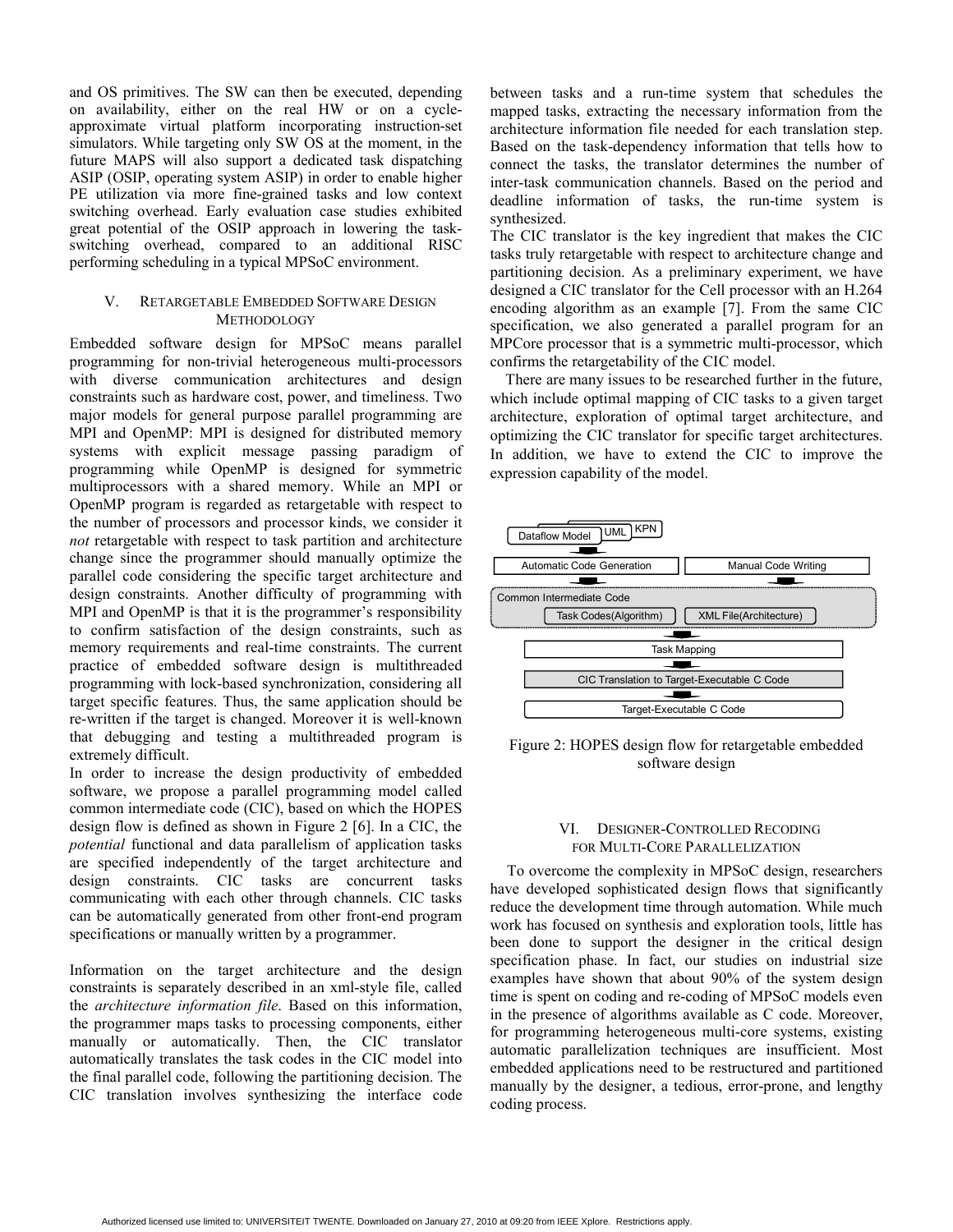To overcome this modeling and parallelization bottleneck, we have developed a novel designer-controlled approach [8] to *recode* applications written in a C-based SLDL [9]. Our *Source Recoder* specifically addresses the automation gap in creating structured, parallel, flexible and analyzable SoC models starting from C reference models. We aim at resulting models that support explicit parallelism (both data and functional parallelism), clean structural and behavioral hierarchy, clear separation of computation and communication, and static analyzability without ambiguities resulting from pointers and irregular code structure.

Our recoder is designer-controlled and based on interactive transformations. Unlike traditional automatic compilers, we use interactive source-level transformations which can be chained together by the designer to expose desired properties in the model through code restructuring.

For example, to expose explicit data parallelism in the model, the designer uses her/his application knowledge and invokes re-coding transformations to split loops into code partitions, analyze shared data accesses, split vectors of shared data, localize variable accesses, and finally synchronize accesses to shared data by inserting communication channels. Further, similar code partitioning and data structure restructuring transformations can be used to expose pipelined parallelism in the model. Additionally, code restructuring to prune the control structure of the code and pointer recoding to replace pointer expressions can be used to enhance the analyzability and synthesizability of the models.





Our Source Recoder is an intelligent union of editor, compiler, and transformation and analysis tools. The conceptual organization of the source recoder is shown in Figure 3. It consists of a Text Editor maintaining a Document Object and a set of Analysis and Transformation Tools working on an Abstract Syntax Tree (AST) of the design model. Preprocessor and Parser apply changes in the document to the AST, and a Code Generator synchronizes changes in the AST to the document object. The invoked analysis and transformation tasks are performed and presented to the designer *instantly*. The designer can also make changes to the code by typing and these changes are applied to the AST *on-the-fly*, keeping it updated all the time.

Unlike other program transformation tools, our approach provides complete control to the designer to generate and modify the design model suitable for the design flow. As such, we rely on the designer to concur, augment or overrule the analysis results of the tools, and use the combined intelligence of the recoder and the designer for the modeling task.

In summary, using automated source code transformations built into a model-aware editor, the designer can quickly recode the system model to create a parallel and flexible specification that can be easily mapped onto a multi-core platform. Our experimental results show a great reduction in modeling time and significant productivity gains up to two orders of magnitude over manual recoding.

### VII. DEBUGGING WITH VIRTUAL PLATFORMS

No matter what approach software engineers are taking to exploit the parallel processing power of homogeneous multicore platforms, or to develop firmware for heterogeneous multimedia/wireless application subsystems, sooner or later they will be confronted with debugging. The defects that are being debugged may be the consequence of a problem in the hardware platform, a misinterpretation of a specification, or due to software design and implementation flaws. While writing efficient software for multi-core platforms/subsystems is getting more complex with the increasing parallelism, the same applies for the task of software debugging. In contrast to sequential software, concurrent software is characterized by a much larger number of failure modes. System deadlocks, race conditions and starvation are just a few to be mentioned here.

On top of this, debugging concurrent software does not take place just within the software layer. Since no sufficient and scalable multi-core hardware abstraction has yet matured, debugging parallel software often requires going far below the software layer, deep into the internals of platform hardware. Shared platform resources such as timers, interrupt controllers, DMAs, memory controllers, memories, semaphores may not be controlled anymore by single software stack. Removing defects in such an environment requires following a structured debugging process that is characterized by the following phases: (1) Triggering and recognizing the defect, (2) Reproducing the defect, (3) Locating the problem symptom, and (4) Locating and removing the root cause. However, some characteristics of traditionally used hardware prototypes prevent from conducting such a structured process, resulting in inefficient, expensive ad-hoc debugging. Debugging using real hardware is typically intrusive, which means that debugging impacts the system behaviour by itself. The resulting nondeterminism is especially impacting the phases 2-4. The socalled "Heisenbug" is a prominent artefact of intrusive debugging. Those kinds of bugs disappear as soon as debugging is performed, since debugging can impact the sequence of operations within an MPSoC. This is because debuggers typically cannot halt the entire system. While the core under debug is stalled, other cores or timers continue to operate. Even worse, the lack of a consistent visibility into the core and peripheral registers and signals results in guessing about what is going on, rather than in a systematic analysis of the problem.

A *virtual* hardware platform overcomes those problems. A virtual platform is functionally accurate simulator of a SoC that executes exactly the same binary software that the real